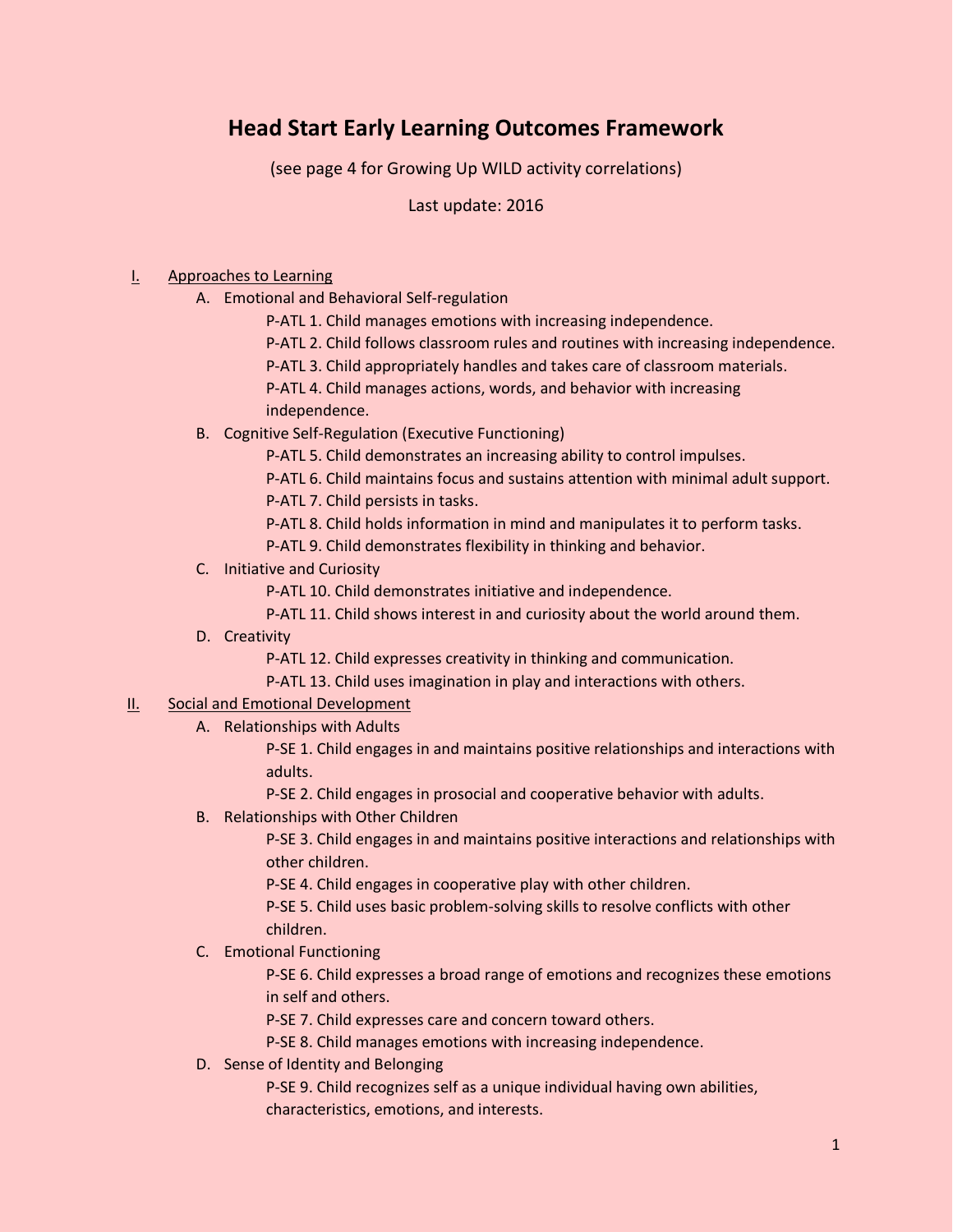- P-SE 10. Child expresses confidence in own skills and positive feelings about self.
- P-SE 11. Child has sense of belonging to family, community, and other groups.

### III. Language and Literacy: Language and Communication

- A. Attending and Understanding
	- P-LC 1. Child attends to communication and language from others.

P-LC 2. Child understands and responds to increasingly complex communication and language from others.

B. Communicating and Speaking

P-LC 3. Child varies the amount of information provided to meet the demands of the situation.

P-LC 4. Child understands, follows, and uses appropriate social and conversational rules.

P-LC 5. Child expresses self in increasingly long, detailed, and sophisticated ways.

#### C. Vocabulary

P-LC 6. Child understands and uses a wide variety of words for a variety of purposes.

P-LC 7. Child shows understanding of word categories and relationships among words.

### IV. Language and Literacy: Literacy

A. Phonological Awareness

P-LIT 1. Child demonstrates awareness that spoken language is composed of smaller segments of sound.

B. Print and Alphabet Knowledge

P-LIT 2. Child demonstrates an understanding of how print is used (functions of print) and the rules that govern how print works (conventions of print). Goal P-LIT 3. Child identifies letters of the alphabet and produces correct sounds associated with letters.

C. Comprehension and Text Structure

P-LIT 4. Child demonstrates an understanding of narrative structure through storytelling/re-telling.

P-LIT 5. Child asks and answers questions about a book that was read aloud.

D. Writing

P-LIT 6. Child writes for a variety of purposes using increasingly sophisticated marks.

## V. Cognition: Mathematics Development

A. Counting and Cardinality

P-MATH 1. Child knows number names and the count sequence.

P-MATH 2. Child recognizes the number of objects in a small set.

P-MATH 3. Child understands the relationship between numbers and quantities.

P-MATH 4. Child compares numbers.

P-MATH 5. Child associates a quantity with written numerals up to 5 and begins to write numbers.

B. Operations and Algebraic Thinking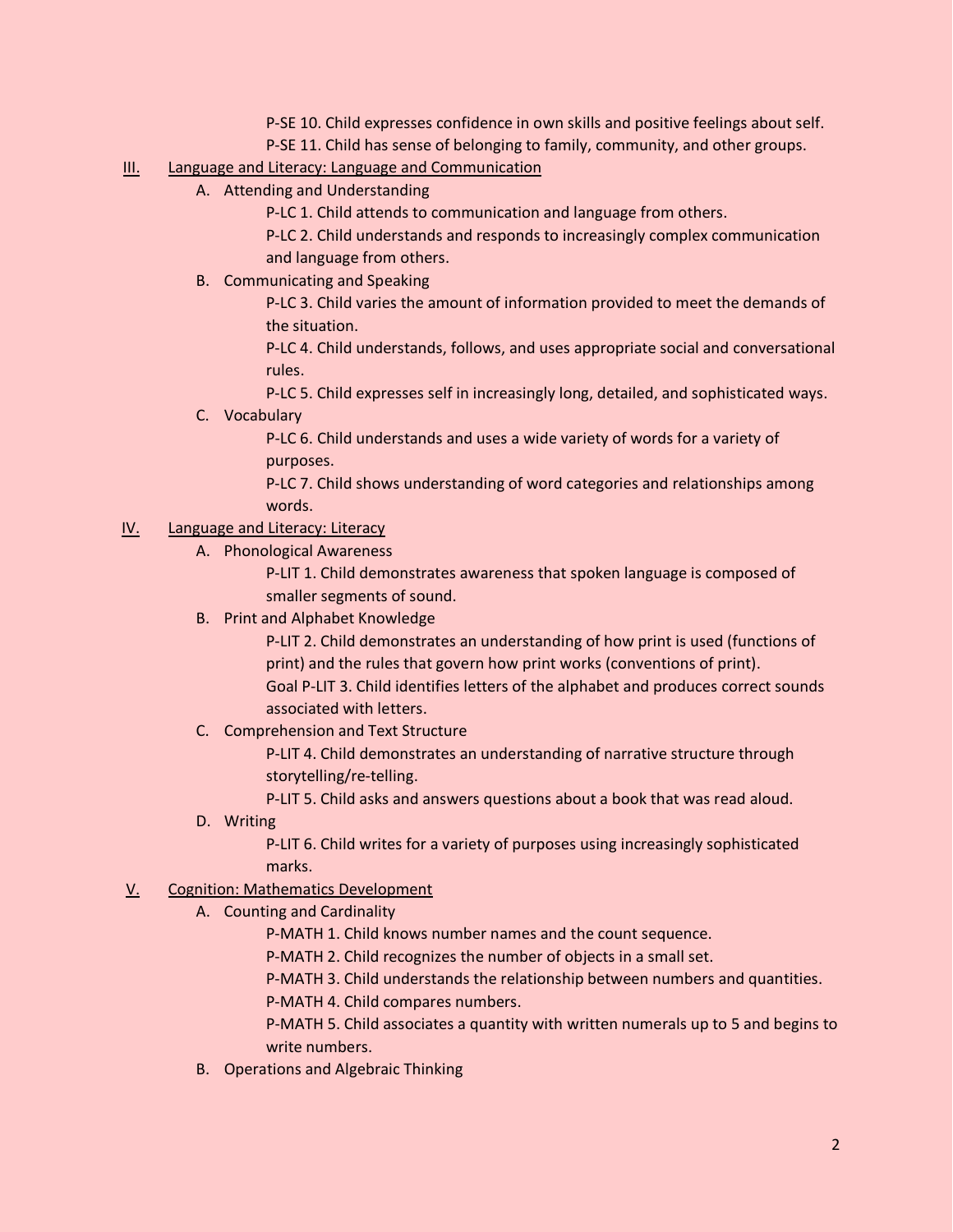P-MATH 6. Child understands addition as adding to and understands subtraction as taking away from.

P-MATH 7. Child understands simple patterns.

C. Measurement

P-MATH 8. Child measures objects by their various attributes using standard and non-standard measurement. Uses differences in attributes to make comparisons.

### D. Geometry and Spatial Sense

P-MATH 9. Child identifies, describes, compares, and composes shapes.

P-MATH 10. Child explores the positions of objects in space.

### VI. Cognition: Scientific Reasoning

A. Scientific Inquiry

P-SCI 1. Child observes and describes observable phenomena (objects, materials, organisms, and events).

P-SCI 2. Child engages in scientific talk.

P-SCI 3. Child compares and categorizes observable phenomena.

- B. Reasoning and Problem- Solving
	- P-SCI 4. Child asks a question, gathers information, and makes predictions.
	- P-SCI 5. Child plans and conducts investigations and experiments.
	- P-SCI 6. Child analyzes results, draws conclusions, and communicates results.

#### VII. Perceptual, Motor, and Physical Development

A. Gross Motor

P-PMP 1. Child demonstrates control, strength, and coordination of large muscles. P-PMP 2. Child uses perceptual information to guide motions and interactions with objects and other people.

B. Fine Motor

P-PMP 3. Child demonstrates increasing control, strength, and coordination of small muscles.

C. Health, Safety, and Nutrition

P-PMP 4. Child demonstrates personal hygiene and self-care skills.

P-PMP 5. Child develops knowledge and skills that help promote nutritious food choices and eating habits.

P-PMP 6. Child demonstrates knowledge of personal safety practices and routines.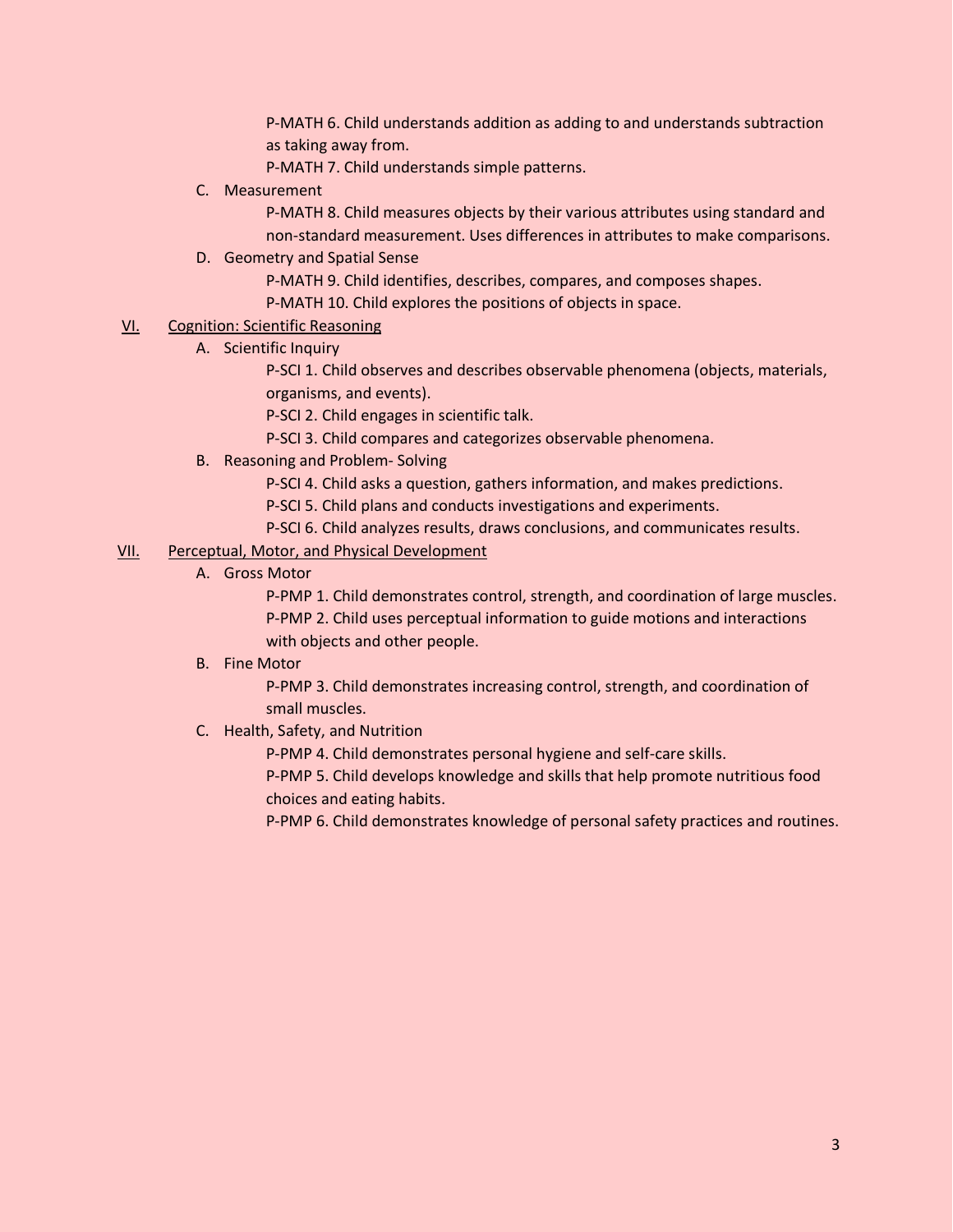## **Growing Up WILD Correlations to the**

## **Head Start Early Learning Outcomes Framework**

First Impressions (Page 10)

P-ATL3, P-ATL4, P-ATL6, P-ATL8, P-ATL9, P-ATL10, P-ATL12, P-ATL13, P-SE3, P-SE4, P-SE6, P-SE8, P-SE9, P-LC1, P-LC2, P-LC4, P-LC5, P-LC6, P-LC7, P-MATH1, P-MATH2, P-MATH3, P-MATH4, P-MATH6, P-PMP1, P-PMP3

Ants on Parade (Page 12)

P-ATL3, P-ATL4, P-ATL5, P-ATL6, P-ATL8, P-ATL10, P-ATL11, P-ATL13, P-SE3, P-SE4, P-LC1, P-LC2, P-LC3, P-LC4, P-LC5, P-LC6, P-LC7, P-LIT4, P-LIT5, P-LIT6, P-MATH1, P-MATH2, P-MATH3, P-MATH4, P-MATH5, P-MATH6, P-SCI1, P-SCI2, P-SCI3, P-SCI4, P-SCI5, P-SCI6, P-PMP1, P-PMP3

Spider Web Wonders (Page 14)

P-ATL3, P-ATL8, P-ATL10, P-ATL11, P-ATL12, P-ATL13, P-LC1, P-LC2, P-LC3, P-LC6, P-LC7, P-LIT4, P-LIT5, P-SE4, P-MATH1, P-MATH2, P-MATH3, P-MATH4, P-MATH6, P-SCI1, P-SCI2, P-SCI3, P-PMP1, P-PMP3

Looking at Leaves (Page 16)

P-ATL3, P-ATL11, P-ATL13, P-SE3, P-SE4, P-LC1, P-LC2, P-LC3, P-LC4, P-LC5, P-LC6, P-LC7, P-LIT4, P-MATH1, P-MATH2, P-MATH3, P-MATH4, P-MATH9, P-SCI1, P-SCI2, P-SCI3, P-PMP1, P-PMP2, P-PMP3, P-PMP5

In a Grasshopper's World (Page 18)

P-ATL2, P-ATL3, P-ATL5, P-ATL6, P-ATL10, P-ATL11, P-ATL12, P-ATL13, P-SE3, P-SE4, P-LC1, P-LC2, P-LC3, P-LC6, P-LIT6, P-MATH1, P-MATH3, P-MATH8, P-SCI1, P-SCI2, P-SCI3, P-SC4, P-SCI5, P-SCI6, P-PMP1, P-PMP3

Wiggling Worms (Page 20)

P-ATL3, P-ATL5, P-ATL8, P-ATL11, P-ATL13, P-SE3, P-SE4, P-LC1, P-LC2, P-LC3, P-LC4, P-LC5, P-LC6, P-MATH8, P-SCI1, P-SCI2, P-SCI3, P-SC4, P-PMP1, P-PMP3, P-PMP4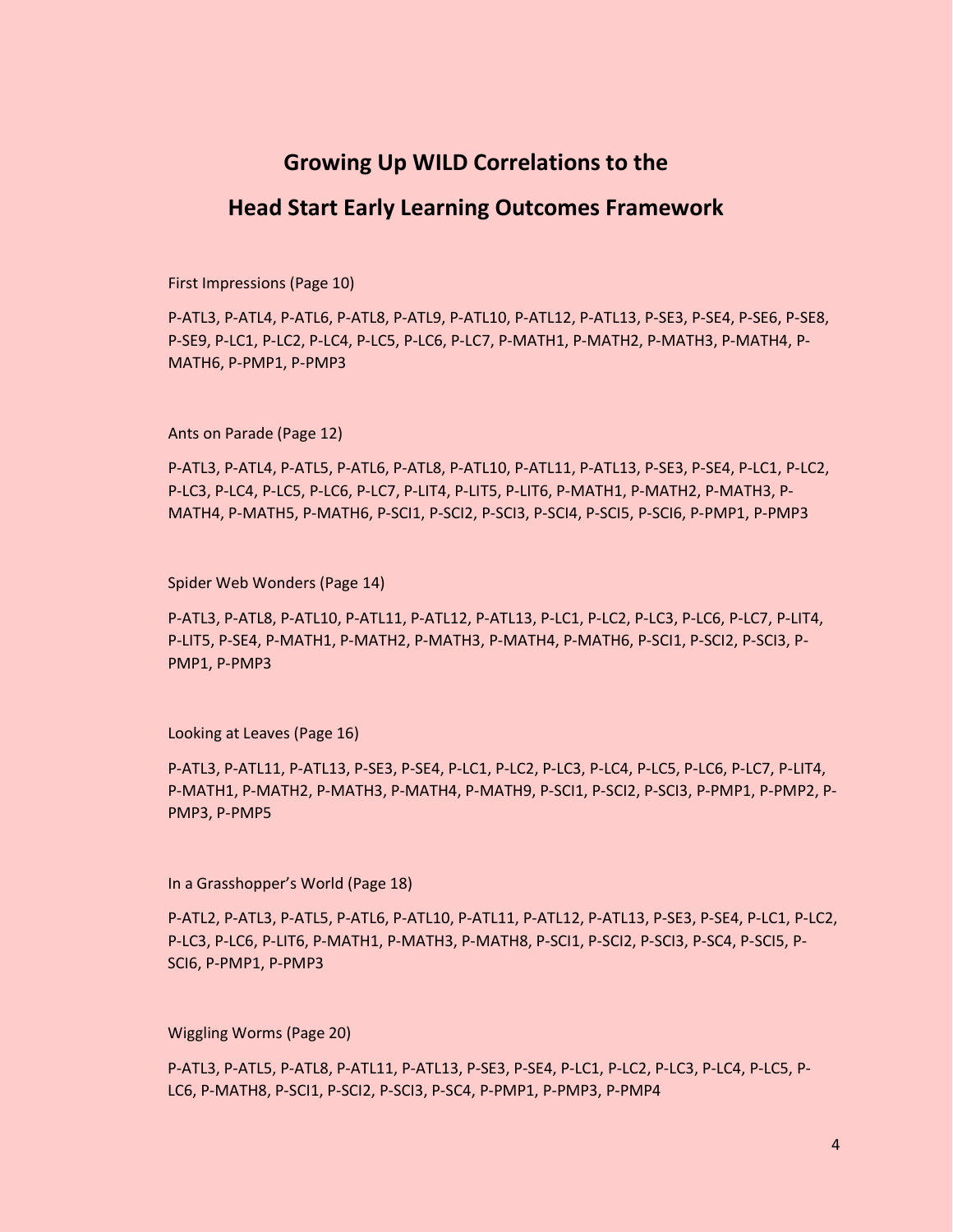What's Wild? (Page 22)

P-ATL2, P-ATL3, P-ATL9, P-ATL10, P-ATL11, P-ATL12, P-ATL13, P-SE3, P-SE4, P-LC1, P-LIT4, P-LIT5, P-MATH1, P-MATH3, P-MATH4, P-SCI1, P-SCI2, P-SCI3, P-SCI4, P-PMP3

Wildlife is Everywhere (Page 24)

P-ATL3, P-ATL5, P-ATL9, P-ATL11, P-ATL12, P-ATL13, P-SE3, P-SE4, P-LC1, P-LC2, P-LC3, P-LC4, P-LC6, P-LC7, P-LIT4, P-MATH1, P-MATH3, P-MATH4, P-MATH7, P-MATH9, P-SCI1, P-SCI4, P-PMP1, P-PMP3, P-PMP6

Lunch for a Bear (Page 26)

P-ATL3, P-ATL11, P-ATL13, P-LIT4, P-SE3, P-SE4, P-LC1, P-LC2, P-LC3, P-LC6, P-MATH3, P-PMP1, P-PMP3, P-PMP5

The Deep Blue Sea (Page 28)

P-ATL3, P-ATL11, P-ATL13, P-SE3, P-SE4, P-LC1, P-LC2, P-LC4, P-LC6, P-LIT5, P-MATH3, P-MATH4, P-MATH8, P-MATH9, P-MATH10, P-SCI3, P-PMP3, P-PMP4, P-PMP5

Who Lives in a Tree? (Page 30)

P-ATL3, P-ATL8, P-ATL11, P-ATL12, P-ATL13, P-SE3, P-SE4, P-LC1, P-LC2, P-LC6, P-LIT4, P-LIT5, P-MATH1, P-MATH2, P-MATH3, P-MATH8, P-MATH9, P-SCI1, P-SCI2, P-SCI3, P-SCI4, P-PMP1, P-PMP3

Fishing Fun (Page 32)

P-ATL3, P-ATL6, P-ATL7, P-ATL9, P-ATL10, P-ATL11, P-ATL12, P-ATL13, P-SE1, P-SE3, P-SE4, P-LC1, P-LC2, P-LC3, P-LC4, P-LC6, P-LC7, P-LIT4, P-MATH1, P-MATH2, P-MATH3, P-MATH8, P-SCI1, P-SCI3, P-PMP1, P-PMP3

Hiding in Plain Sight (Page 34)

P-ATL3, P-ATL9, P-ATL11, P-ATL12, P-ATL13, P-SE3, P-SE4, P-LC1, P-LC2, P-LC3, P-LC6, P-LC7, P-MATH1, P-MATH2, P-MATH3, P-MATH6, P-SCI1, P-SCI2, P-PMP1, P-PMP3, P-PMP6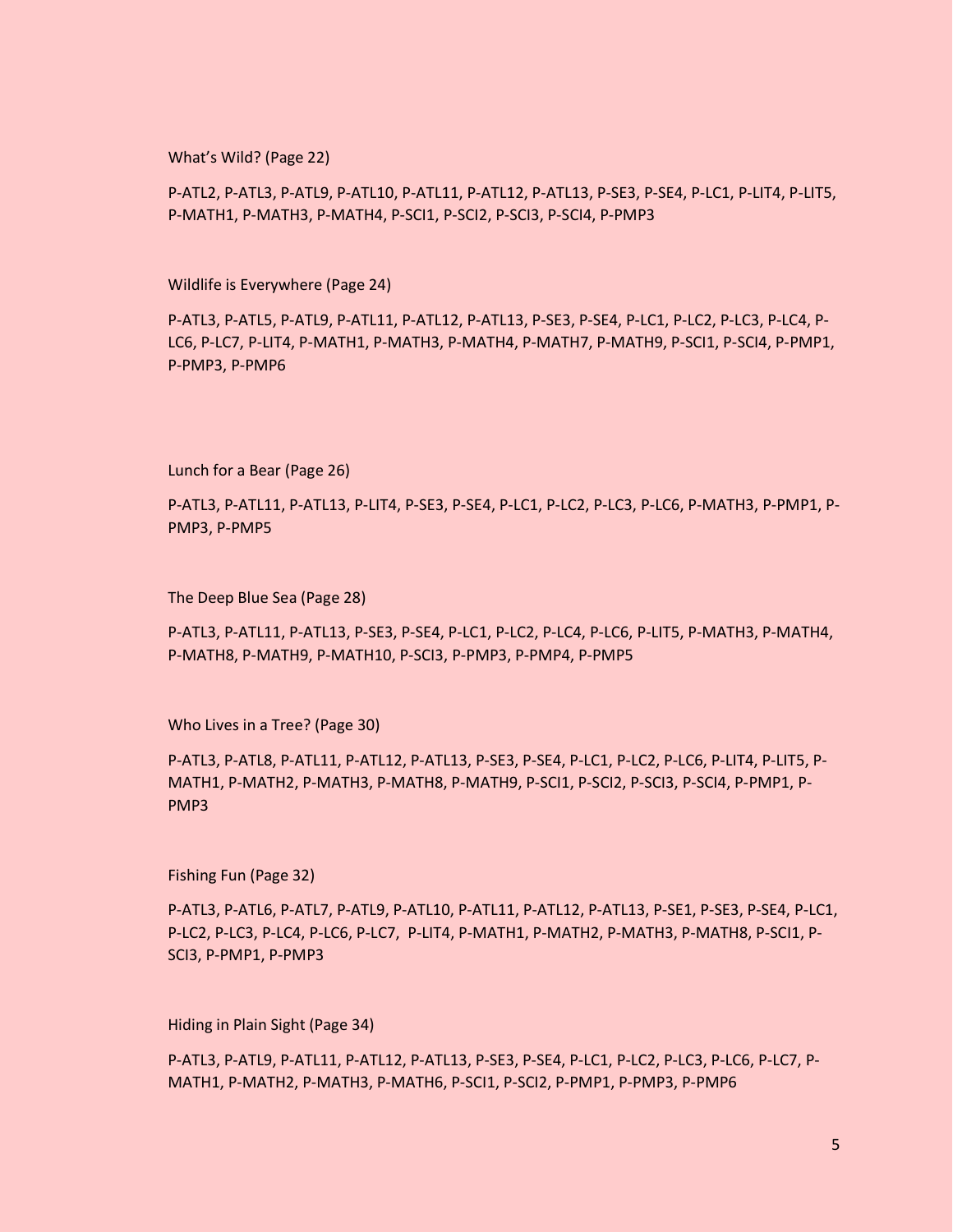Tracks! (Page 36)

P-ATL3, P-ATL11, P-ATL12, P-ATL13, P-SE3, P-SE4, P-LC1, P-LC2, P-LIT4, P-MATH3, P-MATH7, P-MATH8, P-MATH9, P-SCI1, P-SCI2, P-PMP1, P-PMP2, P-PMP3

Grow as We Go (Page 38)

P-ATL3, P-ATL8, P-ATL11, P-ATL12, P-ATL13, P-SE3, P-SE4, P-LC1, P-LC2, P-LC4, P-LC6, P-LC7, P-LIT4, P-MATH1, P-MATH2, P-MATH3, P-SCI1, P-SCI2, P-SCI3, P-PMP1, P-PMP2, P-PMP3, P-PMP5

Backbone Bonanza (Page 40)

P-ATL2, P-ATL3, P-ATL8, P-ATL11, P-ATL12, P-ATL13, P-SE1, P-SE4, P-LC1, P-LC2, P-LC3, P-LC4, P-LC6, P-LC7, P-MATH1, P-MATH2, P-MATH3, P-MATH4, P-SCI1, P-SCI2, P-SCI4, P-PMP1, P-PMP2, P-PMP3, P-PMP4

Bird Beak Buffet (Page 42)

P-ATL3, P-ATL5, P-ATL9, P-ATL10, P-ATL11, P-ATL12, P-ATL13, P-SE3, P-SE4, P-LC1, P-LC2, P-LC6, P-LC7, P-MATH1, P-MATH2, P-MATH3, P-MATH4, P-MATH9, P-SCI1, P-SCI2, P-SCI3, P-PMP1, P-PMP3, P-PMP4

Terrific Turkeys (Page 44)

P-ATL3, P-ATL8, P-ATL11, P-ATL12, P-ATL13, P-SE3, P-SE4, P-LC1, P-LC2, P-LC6, P-LIT5, P-MATH8, P-PMP1, P-PMP3, P-PMP5

Owl Pellets (Page 46)

P-ATL2, P-ATL3, P-ATL4, P-ATL5, P-ATL7, P-ATL8, P-ATL9, P-ATL11, P-ATL12, P-ATL13, P-SE3, P-SE4, P-LC1, P-LC2, P-LC3, P-LC4, P-LC6, P-LC7, P-MATH1, P-MATH2, P-MATH3, P-MATH4, P-MATH9, P-SCI1, P-SCI2, P-SCI3, P-PMP1, P-PMP3, P-PMP4

Oh Deer! (Page 48)

P-ATL3, P-ATL8, P-ATL9, P-ATL10, P-ATL11, P-ATL12, P-ATL13, P-SE3, P-SE4, P-SE5, P-SE7, P-LC1, P-LC2, P-LC3, P-LC4, P-LC6, P-LC7, P-MATH1, P-MATH2, P-MATH3, P-MATH4, P-MATH7, P-SCI2, P-PMP1, P-PMP3